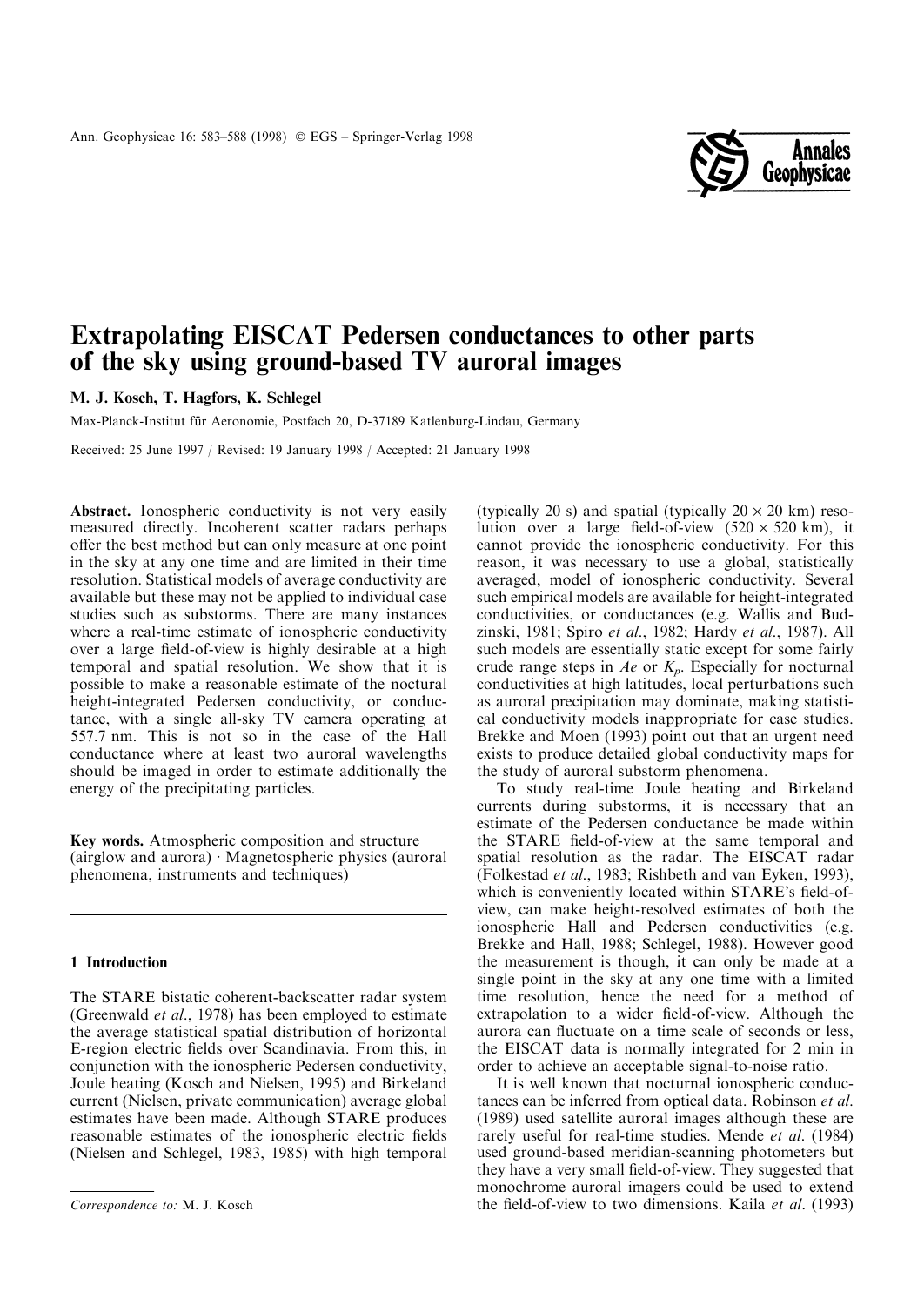have demonstrated that it is possible to use white-light TV images to expand the field-of-view of photometer measurements, thereby enabling them to estimate the auroral energy flux in a large field-of-view and hence obtain total electron density and, in principle, conductance. Rothwell et al. (1992) reported a linear dependence between variations in the peak value of electron density profile, from EISCAT, and auroral luminosity. It has been demonstrated that the vertical luminosity profile of an auroral form can sometimes be converted into ionisation rate and electron density profiles in agreement with EISCAT (Kaila, private communication). Although an incoherent scatter radar can make a much more accurate estimate of conductance, the same measurement by optical means is much easier to make on a large spatial scale with high time-resolution (Mende et al., 1984). In the present work, we seek to make conductance measurements from a single auroral imager with a large field-of-view, with high temporal and spatial resolution, at a single convenient wavelength.

### 2 Methods and instrumentation

The theoretical equations expressing ionospheric conductivity are well established (e.g. Brekke and Moen, 1993, and references therein) and will not be reiterated here. The application of these equations to incoherent scatter radar data is also well established (e.g. Schlegel, 1988). Instead, we derive the relationship between conductance and optical intensity. The continuity equation for the E-region electron densities  $(N_e)$  measured at a given altitude is given by (Brekke et al., 1989a):

$$
\frac{dN_e}{dt} = Q_p + Q_t - \alpha N_e^2 - \text{div}(N_e \cdot \bar{v})
$$
\n(1)

where  $Q_p$  is the ion production rate due to auroral precipitation,  $Q_s$  is the ion production rate due to solar radiation,  $\alpha$  is the height dependent effective recombination coefficient and  $\bar{v}$  is the electron bulk velocity. Rearranging, we have:

$$
\alpha N_e^2 = Q_p + Q_s - \frac{\mathrm{d}N_e}{\mathrm{d}t} - \mathrm{div}(N_e \cdot \bar{\mathbf{v}}) \quad . \tag{2}
$$

Assuming night-time, steady-state conditions and that the last term  $(N_e \cdot \bar{v})$  can be neglected when compared to  $\alpha N_e^2$  (Brekke *et al.*, 1989a), the equation simply becomes:

$$
\alpha N_e^2 = Q_p \tag{3}
$$

Auroral particles bombarding the atmosphere will lose energy at the rate of about 35 eV per ion pair formed (Rees and Luckey, 1974). Upon recombination, only a small fraction  $(\approx 4\%)$  of the energy thus deposited results in spectroscopic emissions observable from the ground (Rees and Luckey, 1974). However, for a given precipitation rate by particles of a certain energy, it is reasonable to expect the production of auroral photons to remain constant. To first order, we can assume that auroral optical intensity  $(I)$  is proportional to  $Q_p$ . That conductivity (C) is proportional to  $N_e$ is well established (e.g. Egeland et al., 1973). Hence, for

conductivity variations associated with particle precipitation we have:

$$
C \propto \sqrt{I} \tag{4}
$$

Still assuming night-time, it is worth noting the likely consequence of a breakdown of the other assumptions. Using Eq. (2) with  $I \propto Q_p$  and  $C \propto N_e$  we have:

$$
C \propto \sqrt{I - \frac{dN_e}{dt} - div(N_e \cdot \bar{v})} \tag{5}
$$

Clearly, during non-steady-state conditions and any significant divergence associated with the electron bulk velocity, the conductivity will be less than that expected from Eq. (4).

A single auroral imager cannot make an unambiguous height determination of the aurora. Since we can only measure  $\Sigma I$ , which is a column integral, altitude dependent effects are neglected. Of course, this is not strictly correct as the ion-neutral collision frequency, which appears as terms in the conductivity equations (e.g. Egeland et al., 1973), increases with decreasing altitude. It is largely for this reason that Pedersen conductivity peaks at a higher altitude than Hall conductivity, depending on the precipitating particle energy (Robinson et al., 1989; Vickrey et al., 1981). EISCAT data show that main contribution to the Pedersen and Hall conductivities from precipitating particles comes from  $120-150$  km and  $80-130$  km altitudes, respectively (Senior, 1991). High energy particles penetrate to lower altitudes in the atmosphere thereby contributing to both conductivities, whereas low energy particles do not penetrate so deeply and hence mostly only contribute to the Pedersen component. As a result of this, the Hall and Pedersen conductivities are strongly and weakly, respectively, energy dependent. Vickrey et al. (1981) show that the Hall and Pedersen conductances vary by factors of about 10 and 2, respectively, for an order of magnitude change in characteristic energy of the precipitating particles. Of course, both conductances are equally flux dependent. Several empirical formula have been produced from optical data for conductance (Hardy et al., 1987; Robinson et al., 1989; Spiro et al., 1982). They all show a stronger dependence on energy for the Hall component than for the Pedersen component.

The ratio of Hall to Pedersen conductance is widely used as an indicator of the energy of precipitating electrons in the auroral zone (Brekke et al., 1989a and references therein; Brekke et al., 1989b). An estimate of the energy can also be made spectroscopically if at least two wavelengths are measured simultaneously (Rees and Luckey, 1974). For this purpose, the ratio 630.0/427.8 appears to be the best although other auroral emissions also suffice. Comparisons between photometric and incoherent scatter radar techniques for estimating the energy of precipitating particles show good agreement (Wickwar et al., 1975; Vondrak and Sears, 1978).

The Digital All-Sky Imager (DASI) (Kosch et al., 1998) has been designed to complement STARE, and include EISCAT, for studies of the aurora. The detector consists of a monochrome low-light-level TV camera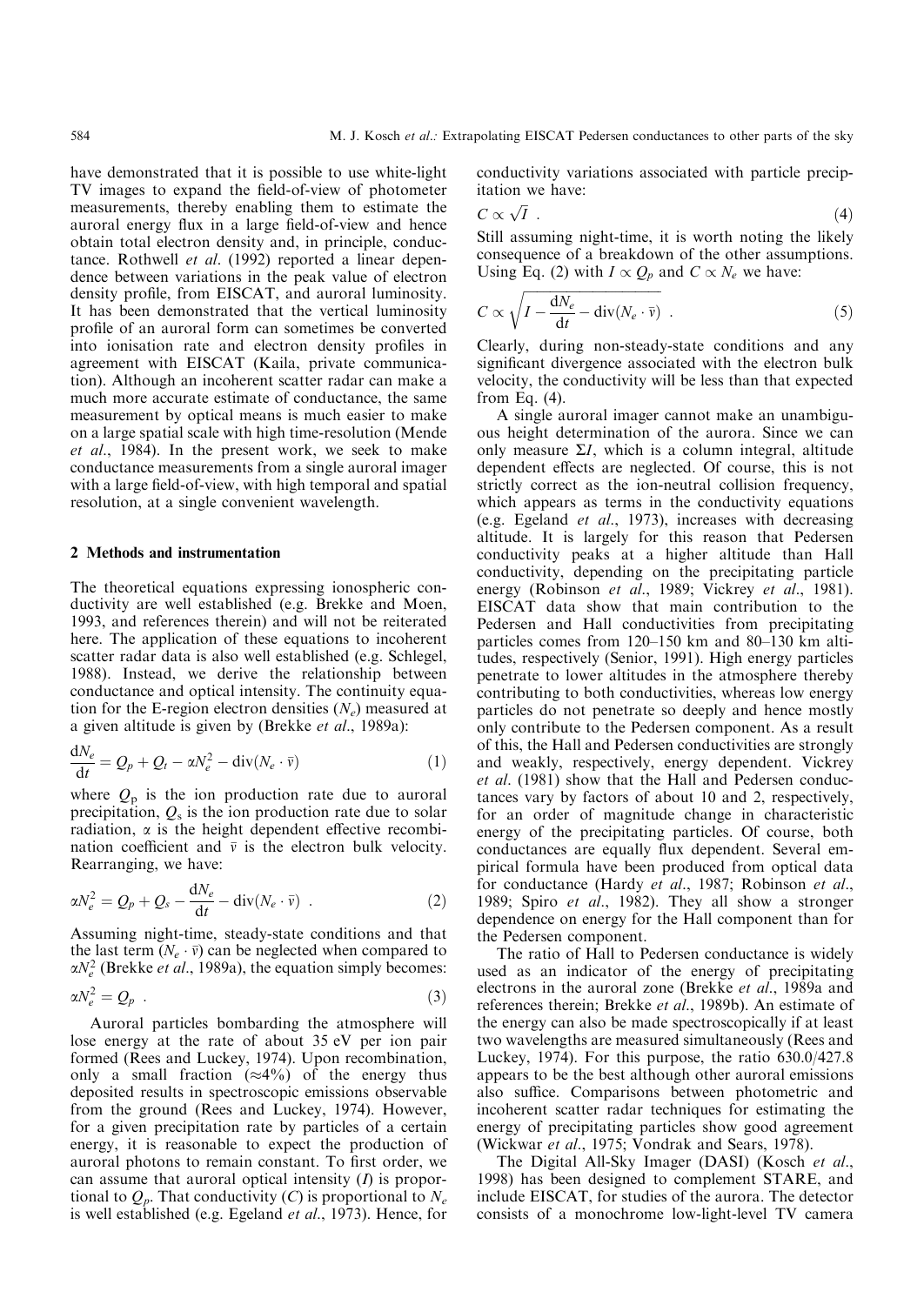fitted with an all-sky lens. An interference filter at 557.7 nm selects the strongest auroral emission. The camera has been calibrated, as well as flat-field corrected, in Rayleighs at 557.7 nm using a radioactive light source. The Rayleigh is a non-SI unit still commonly used in auroral physics: By definition, 1 Rayleigh  $= 10^6$ photons/ $\text{cm}^2$ /s, which is the number of photons emitted per second in  $4\pi$  steradian as viewed through a one square centimetre column integrated vertically through the emitting region at the selected wavelength (Hunten et al., 1956).

DASI is fully unmanned and is automatically operated by a PC for all dark and moon-free periods. The TV images are digitially integrated in real-time with a user-defined temporal resolution (normally 10 s), transformed from all-sky format into any spatial grid (currently the field of view of STARE at  $10 \times 10$  km resolution for 100 km altitude) and saved to disk for later analysis. The spatial orientation of the camera and lens is fixed through star observations. The frequent gain changes necessary are computer controlled and recorded by the software, thus permitting each processed image to be recalled in Rayleighs at 557.7 nm. DASI has been located at Skibotn, Norway (69.35°N,  $20.36^{\circ}$ E), which is near the centre of STARE's field-of view and about 50 km from EISCAT (69.59°N, 19.23°E) because of the superior local night-sky viewing conditions. Figure 1 shows the STARE field-of-view  $(67.6-72.6°N, 13.5-26.0°E)$  at an assumed altitude of 100 km as seen by DASI from Skibotn in geographic coordinates. The position of EISCAT's beam (cross), when magnetic field aligned, is also shown for the same altitude.



Fig. 1. The STARE field of view (67.6–72.6° N, 13.5–26.0° E) at an assumed altitude of 100 km as seen by DASI through an all-sky lens from Skibotn (69.35°N, 20.36°E) in geographic coordinates. The data grid is shown at the lower  $20 \times 20$  km resolution only for clarity. The position of EISCAT's beam (cross) when magnetic field aligned is also shown for the same altitude. The circle is the ideal horizon whilst the heavy irregular circle is the actual horizon

DASI is well suited to make Pedersen conductance estimates everywhere within STARE's field-of-view as it is calibrated, automatically makes column integrals of total optical intensity  $(\Sigma I)$ , has a better temporal and spatial resolution than STARE and includes EISCAT.

#### 3 Data analysis and discussion

EISCAT is operated for only about 2000 h per year. DASI operates for about 1500 h per auroral season but only about 100-200 h of useful data result due to the frequently heavy cloud cover over northern Scandinavia. Hence, it is not always easy to find suitable simultaneous data sets, especially of longer runs. For this study we have used data from the nights of 28 February to 2 March 1995  $(K_p = 4-6^{\circ})$ , the night of 28–29 March 1995  $(K_p = 2^{-3})^4$  as well as the night of 13–14 February 1996  $(K_p = 3^{\{-4\}})$ . The four recording nights represent a good spread of low to moderate geomagnetic activity  $(K_p = 2<sup>-6</sup>)$ . On all these occasions, EISCAT was operated in the CP1 mode whereby the transmitter beam is kept continuously pointing along the magnetic field line direction. In this mode, conductivity estimates are made between 87 and 269 km altitude every 2 min (Schlegel, 1988). The total data set consists of 794 points with 316 pre- and 478 postmagnetic midnight ( $\approx$ 21:30 UT). Calibrated DASI data was extracted from the  $10 \times 10$  km spatial cell that overlaid the EISCAT beam. The 10 s optical measurements were averaged down to 2 min intervals which exactly correspond to the EISCAT data.

Figure 2 shows scatter plots of conductance, from EISCAT, versus auroral optical intensity, from DASI, using the entire data set. Figure 2A shows the Hall component, Fig. 2B the Pedersen component and Fig. 2C the Hall to Pedersen ratio. Figure 2B also shows the least-squares fit of Eq.  $(4)$  to the data. The data has been divided into two ranges with solid squares for  $K_p < 4$  and crosses for  $K_p \geq 4$ . For  $K_p < 4$  the auroral intensity is restricted to approximately 500-3500 Rayleighs whereas for  $K_p \geq 4$  all auroral intensities are represented in the data set. The lack of data below about 500 Rayleighs is partly due to the approaching sensitivity limit of the imager (Kosch et al., 1998).

It is clear that the Hall to Pedersen conductance ratio varies significantly for any auroral intensity. Since this ratio is an indicator of the energy of precipitating particles whereas auroral intensity relates directly to the flux of precipitating particles, Fig. 2C implies a significant spread in the energy of the precipitating particles which does not relate simply to the flux of auroral photons. This is reflected as a large spread in the scatter plot of Fig. 2A since the Hall conductivity is sensitive to the energy of precipitating particles. Although Hall conductance bears some relationship to auroral intensity, we are unable to make a meaningful curve fit using optical data at one wavelength alone. At least two auroral wavelengths need to be imaged in order to make an estimate of the energy of the precipitating particles.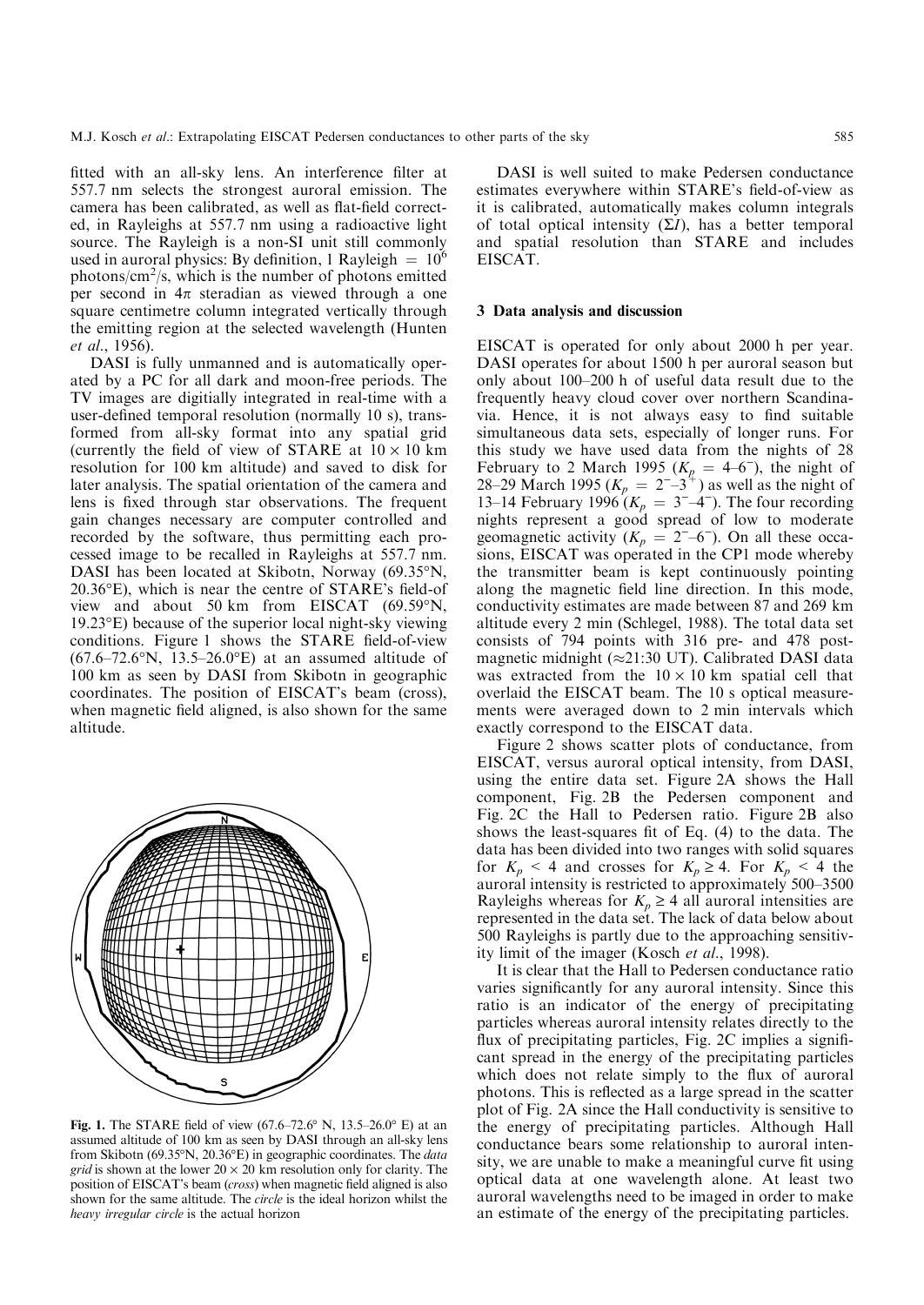

Fig. 2A-C. Scatter plots of conductance versus optical intensity at 557.7 nm. A is the Hall component, B the Pedersen component with least-squares curve fit of Eq. (4) and C the Hall to Pedersen ratio. Solid squares correspond to data for  $K_p < 4$  whereas crosses are for  $K_p \geq 4$ 

The Pedersen conductance, shown in Fig. 2B, does relate to auroral intensity rather well although the spread in the scatter plot is probably, at least partly, also due to the energy of the precipitating particles. Ignoring energy, the least squares fit of Eq.  $(4)$  gives:

$$
P = 0.34 + 0.18\sqrt{\Sigma I}
$$
 (6)

where P is Pedersen conductance (Siemens) and  $\Sigma I$  is Rayleighs at 557.7 nm. Equation (6) predicts a minimum Pedersen conductance of 0.34 for no auroral precipitation. During night-time, a small residual conductivity is expected from cosmic and galactic EUV radiation and is consistent with the value of 0.2 adopted by Senior (1991). Above about 4000 Rayleighs, the fit appears to be consistently too high. This intensity range results only from data taken at higher geomagnetic activity  $(K_p \geq 4)$ . Hence, it is not unexpected that the assumptions of steady state and negligible divergence used in deriving Eqs. (3) and (4) may be violated. Indeed, it is expected, from Eqs. (5), that the measured conductance should be less than predicted for nonsteady state conditions, which is consistent with our results.

The standard deviation from the mean is shown in Table 1 for different intensity ranges. The accuracy of the curve fit is approximately  $30-45%$  for lower auroral intensities ( $\leq 4000$  Rayleighs) improving to around 20 $-$ 25% for higher intensities. The lower accuracy at lower intensities partially reflects the increasing noise in the TV image as the gain of the camera is increased. For low to moderate auroral intensities (<4000 Rayleighs), Eq. (6) is a good representation of Pedersen conductance. For high auroral intensities (>4000 Rayleighs) additional effects, which have not been accounted for, results in Eq. (6) being an overestimate. Figure 3 shows an example of using a DASI auroral image in conjunction with Eq. (6) to achieve an instantaneous map of Pedersen conductance throughout STARE's field of view.

The analysis was repeated using pre- and postmagnetic midnight data only to check for any systematic differences. The pre-midnight fit gives  $P = 0.47 +$ 0.17 $\sqrt{\Sigma I}$  and post-midnight the fit gives  $P = 0.13+0.17\sqrt{\Sigma I}$  $\frac{6.17 \sqrt{2L}}{0.19 \sqrt{2L}}$ . Given the achievable accuracy, there is no significant difference in the fit for pre- or post- magnetic midnight Pedersen conductances.

Table 1. The mean and standard deviation of Pedersen conductance corresponding to the curve fit of Eq.  $(6)$ , shown in the scatter plot of Fig. 2B, for different auroral intensity ranges

| Intensity range<br>(kilo-Rayleighs) | Mean | Standard<br>deviation |  |
|-------------------------------------|------|-----------------------|--|
| $0.5 - 1.0$                         | 5.1  | 1.7                   |  |
| $1.0 - 1.5$                         | 6.6  | 2.1                   |  |
| $1.5 - 2.0$                         | 7.8  | 2.6                   |  |
| $2.0 - 2.5$                         | 8.8  | 3.6                   |  |
| $2.5 - 3.0$                         | 9.7  | 3.9                   |  |
| $3.0 - 3.5$                         | 10.5 | 4.4                   |  |
| $3.5 - 4.5$                         | 11.7 | 5.2                   |  |
| $4.5 - 5.5$                         | 13.1 | 3.1                   |  |
| $5.5 - 6.5$                         | 14.3 | 3.3                   |  |
| $6.5 - 7.5$                         | 15.4 | 2.6                   |  |
| $7.5 - 8.5$                         | 16.4 | 3.5                   |  |
| $8.5 - 9.5$                         | 17.4 | 3.3                   |  |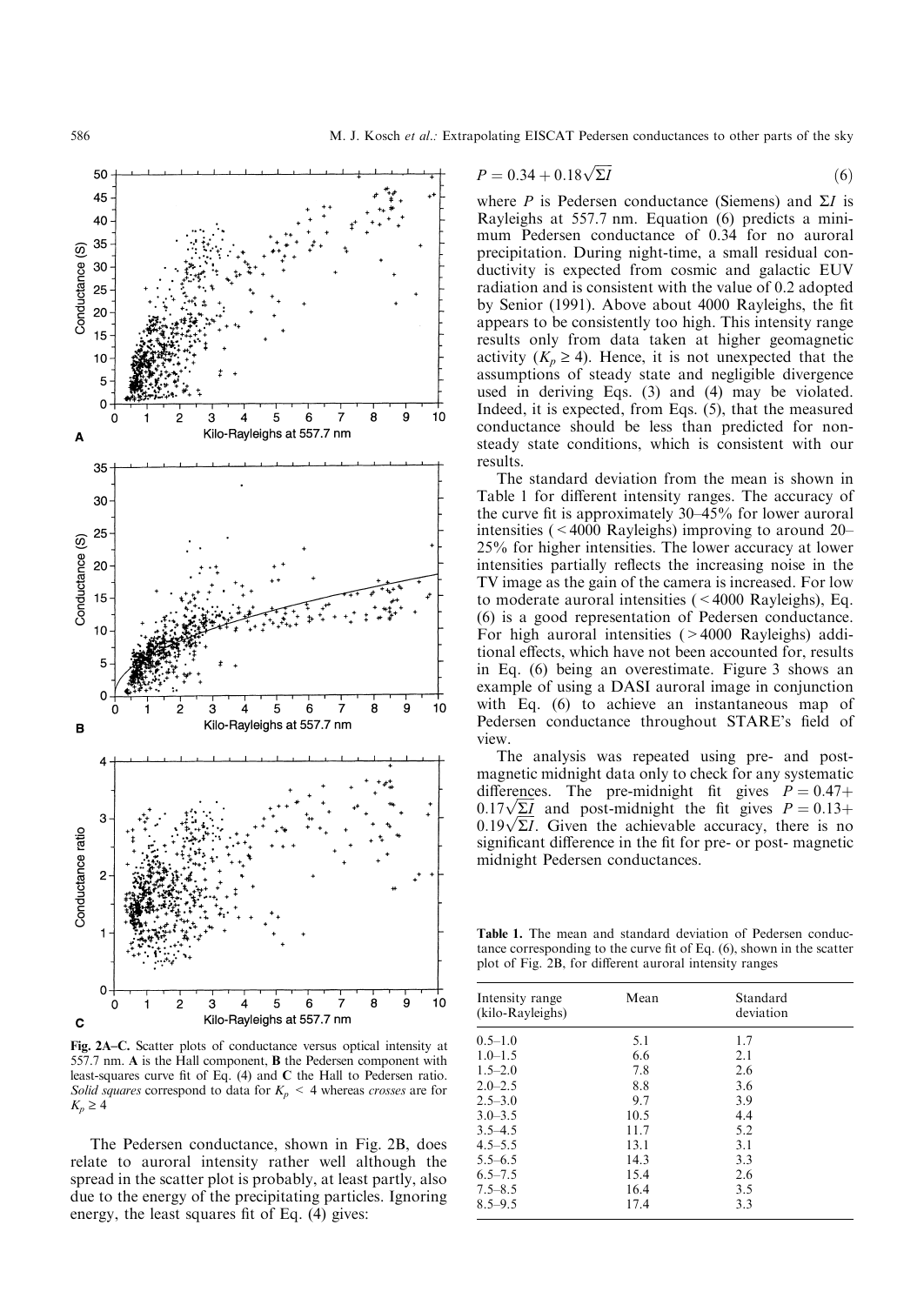M.J. Kosch *et al.*: Extrapolating EISCAT Pedersen conductances to other parts of the sky 587



Fig. 3. An example of an auroral image taken by DASI calibrated in Rayleighs and the computed distribution of Pedersen conductance resulting from auroral precipitation. The left panel shows a 10 s

There are several sources of potential uncertainty in this study including:

1. The steady state assumption may be violated. This is clearly the case during substorms.

2. Assumptions are made in producing the EISCAT conductivity estimate, for example, the ion-neutral collision frequency is taken from a model.

3. The accuracy of the camera intensity calibration depends on the confidence one has in the reference source. Radioactive light sources make relatively good standards and age fairly slowly. Low-light-level TV cameras do not lend themselves well to an absolute intensity calibration due to the inherently noisy nature of their image intensifiers which also suffer from degradation with time. Regular recalibration is necessary.

4. Some optical intensity dependence at 557.7 nm on the precipitating particle energy spectrum can be expected.

5. Some geometric ambiguity due to the camera not being exactly co-located with EISCAT is expected. Also, the selected  $10 \times 10$  km optical data cell does not exactly correspond to the radar beam only which has a 2 km diameter at 100 km altitude due to beam divergence.

6. When using ground-based optical images, perspective effects due to the vertical extent of the aurora will give an increasingly poor result the further one deviates from the local magnetic field line. In particular, aurora in one data cell but at a much greater height than 100 km may map into an adjacent data cell. This problem can not be avoided with a single imaging system. Similarily, when viewing an auroral arc not in the local magnetic zenith, the total column emission, and hence conductance, may be under- or overestimated depending on the geometry.

We have tried to fit EISCAT conductances using white light optical data from DASI for the nights of 18±20 October 1993. However, this proved to be impossible because the spread in the scatter plot was much too large. At this time, it is not known if using any wavelength other than 557.7 nm will give a better result.



average of the auroral intensity taken at 18:47:30 UT on 13 February 1996. The right panel shows conductance throughout the STARE field of view as computed from Eq. (6)

#### 4 Conclusion

We have shown that it is reasonable to use all-sky auroral images at 557.7 nm for estimating nocturnal ionospheric Pedersen conductances. No other additional observations are needed. The equivalent Hall conductances cannot be reasonably estimated from a single wavelength optical image. This is due to the greater dependence of the Hall conductivity on the energy of the precipitating particles. In order to use optical auroral images for estimating ionospheric Hall conductances, at least two wavelengths would have to be imaged simultaneously. A second all-sky imager, to operate at 630.0 nm, is already under construction.

All-sky auroral imagers are relatively simple and cheap to build and offer a very high temporal and spatial resolution over a large field of view. Typical CCD technology can easily image the aurora at 557.7 or 630.0 nm. Given the large numbers of all-sky cameras available at northern high-latitudes, it should be possible to produce large-scale real-time maps of nocturnal conductance. The use of tomographic reconstruction from multiple optical observing sites would ultimately permit the vertical profile of ionospheric conductivity to be determined also.

Combining data from the STARE and DASI experiments will permit real-time computation of highlatitude ionospheric Joule heating, as well as Birkeland current estimates, with high time and spatial resolution. Such studies are planned.

Acknowledgements. Topical Editor D. Alcaydé thanks J. Lilensten and K. Kaila for their help in evaluating this paper.

#### References

- Brekke, A. and C. Hall, Auroral ionospheric quiet summer time conductances, Annales Geophysicae,  $6, 361-376, 1988$ .
- Brekke, A., and J. Moen, Observations of high latitude ionospheric conductances, J. Atmos. Terr. Phys., 55, 1493-1512, 1993.
- Brekke, A., C. Hall, and T. L. Hansen, Auroral ionospheric conductances during disturbed conditions, Annales Geophysicae, 7, 269-280, 1989a.